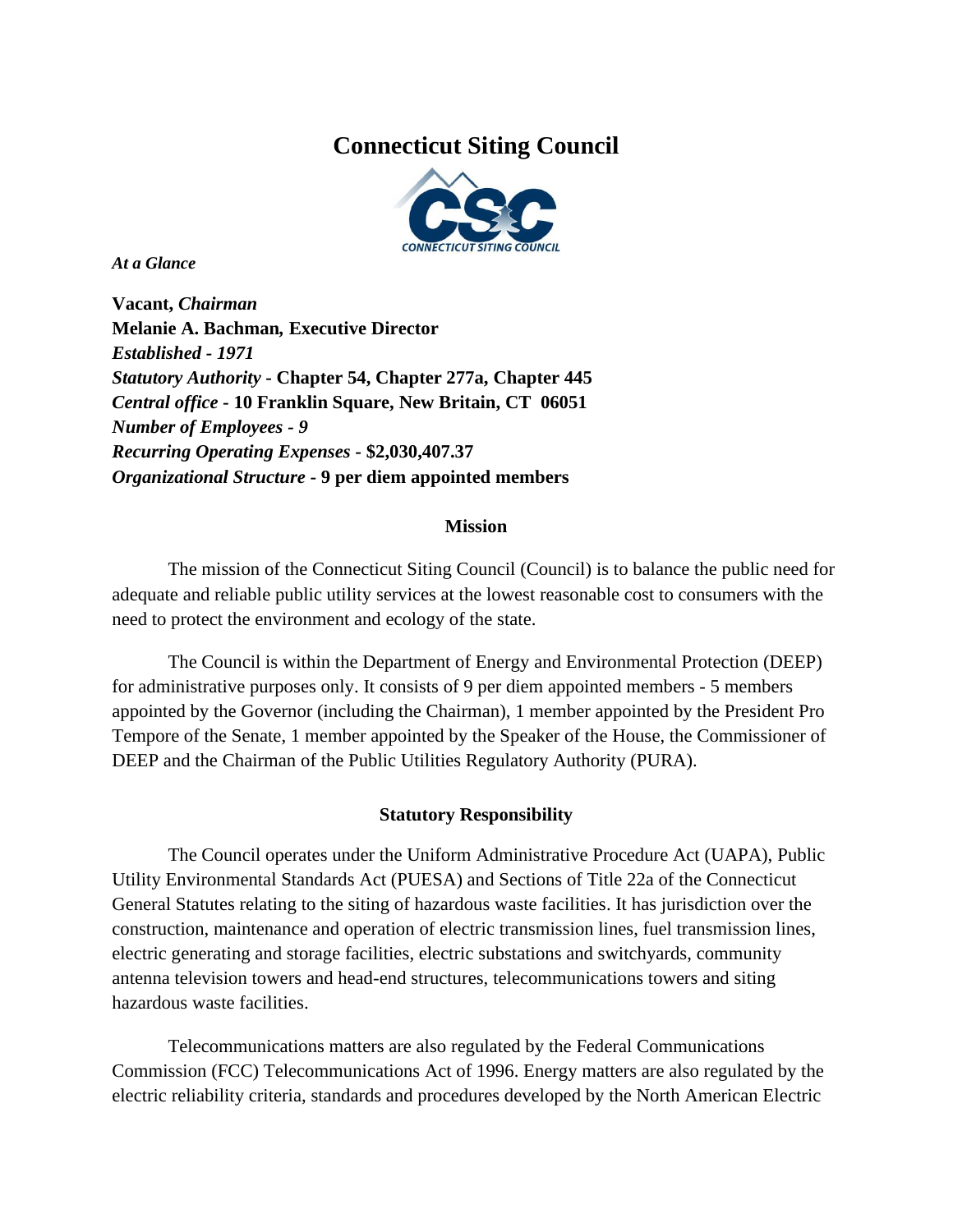Reliability Council, the Northeast Power Coordinating Council and the Independent System Operator of New England.

Operating under the UAPA and the PUESA ensures that applicants, participants and the public are afforded due process in public proceedings held on applications for Certificates of Environmental Compatibility and Public Need (Certificates) and Petitions for Declaratory Rulings relative to proposed jurisdictional facilities and modifications to existing jurisdictional facilities.

Applicants, participants and the public benefit from the standardization and transparency of the review processes, as well as the availability of information regarding matters pending before the Council. The reports, databases, and related information compiled and published by the Council provide interested persons with access to documented material, including, but not limited to, electric and magnetic fields, costs and life cycles of transmission lines, forecasted statewide electric supply and demand, telecommunications coverage, and antenna locations within the state of Connecticut.

#### **Public Service**

To provide open and transparent information to the public and stakeholders relative to its jurisdiction, the Council continues to expand the content of its website: [portal.ct.gov/csc.](http://www.ct.gov/csc) It maintains databases for telecommunications towers and energy facilities. In addition, agency publications, standard administrative documents and agency forms and procedures are available to review or download from the website.

The agency continually measures the efficiency and effectiveness of its methods through public statements, memoranda of law and informal comments received from its own staff, other state agencies, regional organizations, environmental groups and the public at large. The Council refines its service through recommendations provided by the State Auditors of Public Accounts and legislative committees, as well as through recommendations and suggestions from members of the public regarding content and presentation of information on the website. In addition, the Council reviews and compares different processes and procedures employed by other state agencies throughout the country.

#### **Improvements/Achievements for Fiscal Year 2020-2021**

On March 18, 2020, in order to prevent the spread of Coronavirus and protect the health and safety of members, staff and the public, the Council converted to full remote operations. Despite challenges, the Council continues to maintain a 100% productivity level. Following the directives of Governor Lamont's Executive Order No. 7B and Public Act No. 21-2, the Council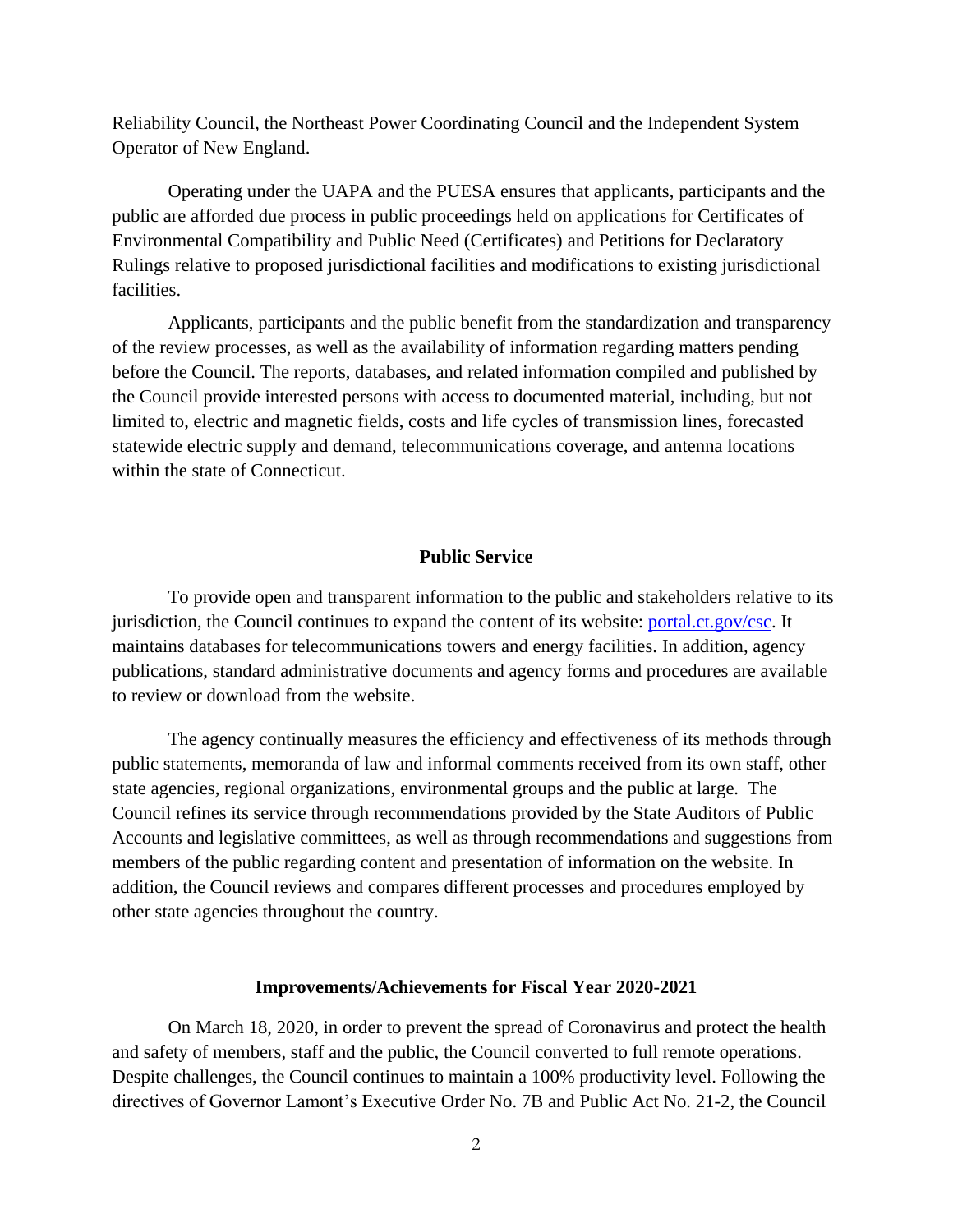holds regular meetings and public hearings via remote conferencing. The Council also launched a new website in June 2020.

In Fiscal Year 2020-2021, the Council held 30 remote public hearings to develop substantial evidentiary records and hear public concerns regarding proposed facilities. The Council held 23 remote energy and telecommunications meetings to render decisions on jurisdictional matters.

During Fiscal Year 2020-2021, the Council issued:

- 7 Certificates for telecommunications facilities
- 1 Certificate for an energy facility
- 1 Certificate for a solar facility
- 1 Modified Certificates for existing telecommunications facilities
- 15 Declaratory Rulings for solar facilities
- 8 Declaratory Rulings for fuel cell facilities
- 7 Declaratory Rulings for modifications to existing energy facilities
- 13 Declaratory Rulings for modifications to existing telecommunications facilities
- 11 approvals for Development and Management Plans
- 569 approvals for modifications of existing telecommunications facilities
- 7 approvals for modifications of existing energy facilities
- 20 approvals for requests for tower sharing at existing telecommunications facilities
- 1 approval for a FCC Eligible Facilities Requests at an existing telecommunications facility
- 25 approvals for National Electrical Safety Code modifications at existing electric transmission line facilities

The Council posts the complete record of every jurisdictional matter on its website.

The Council continuously researches and reviews the latest technological advancements throughout the energy and telecommunications industries it regulates to anticipate, address and balance the ever-changing needs and demands of the energy and telecommunications industries and the public.

# **Information Reported as Required by State Statute**

All certification proceedings include public hearings for the convenience of the public. The Council invites full participation by members of the public, state and local representatives,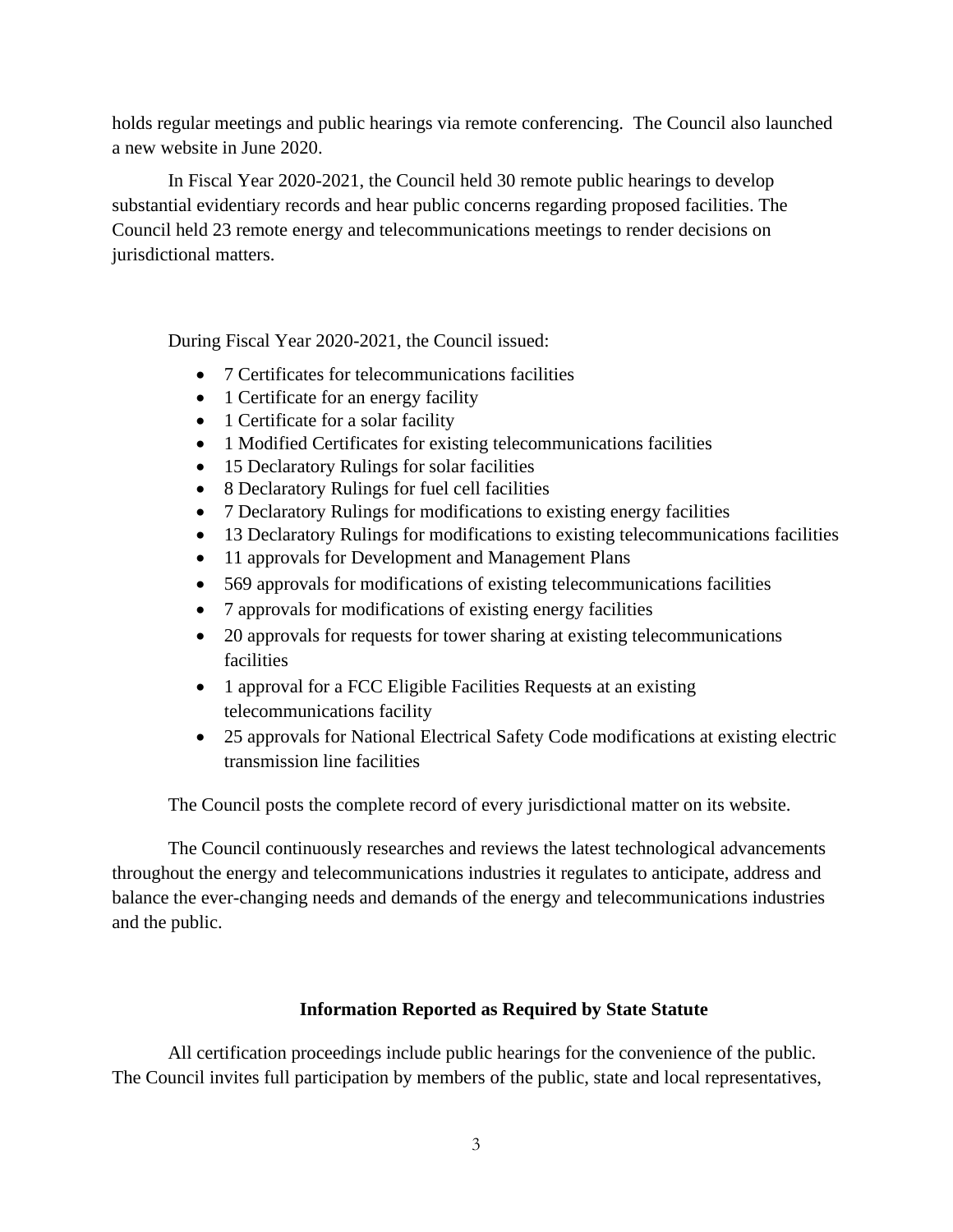non-profit groups, environmental protection groups, and parties and intervenors to the proceedings, to ensure all interested persons have notice and an opportunity to be heard.

Pursuant to Conn. Gen. Stat. Sec. 16-50r, the Council must hold a public hearing related to Connecticut's Forecast of Electric Loads and Resources over a ten year period and may issue its own report. This report assesses the overall status of electric loads and resources in the state, taking into consideration historical trends, the projected outlook of load and demand, and the effectiveness of conservation and load management programs. The reports are available on the Council's website. A full report was issued on November 14, 2018. The 2020/2021 Ten-Year Forecast of Connecticut Electric Loads and Resources public hearing was held on November 4, 2020.



Conn. Gen. Stat. Sec. 16-50r requires the Council to hold a public hearing every five years related to the investigation and determination of life-cycle costs for both overhead and underground electric transmission lines. The 2018 Life Cycle Analysis Report public hearing was held on September 19, 2018. The Council issued a Life-Cycle Analysis Report on October 11, 2018, which is available on the Council's website.

Pursuant to Conn. Gen. Stat. Sec. 16-50t, the Council shall adopt, and revise as necessary, standards for Best Management Practices (BMPs) for Electric and Magnetic Fields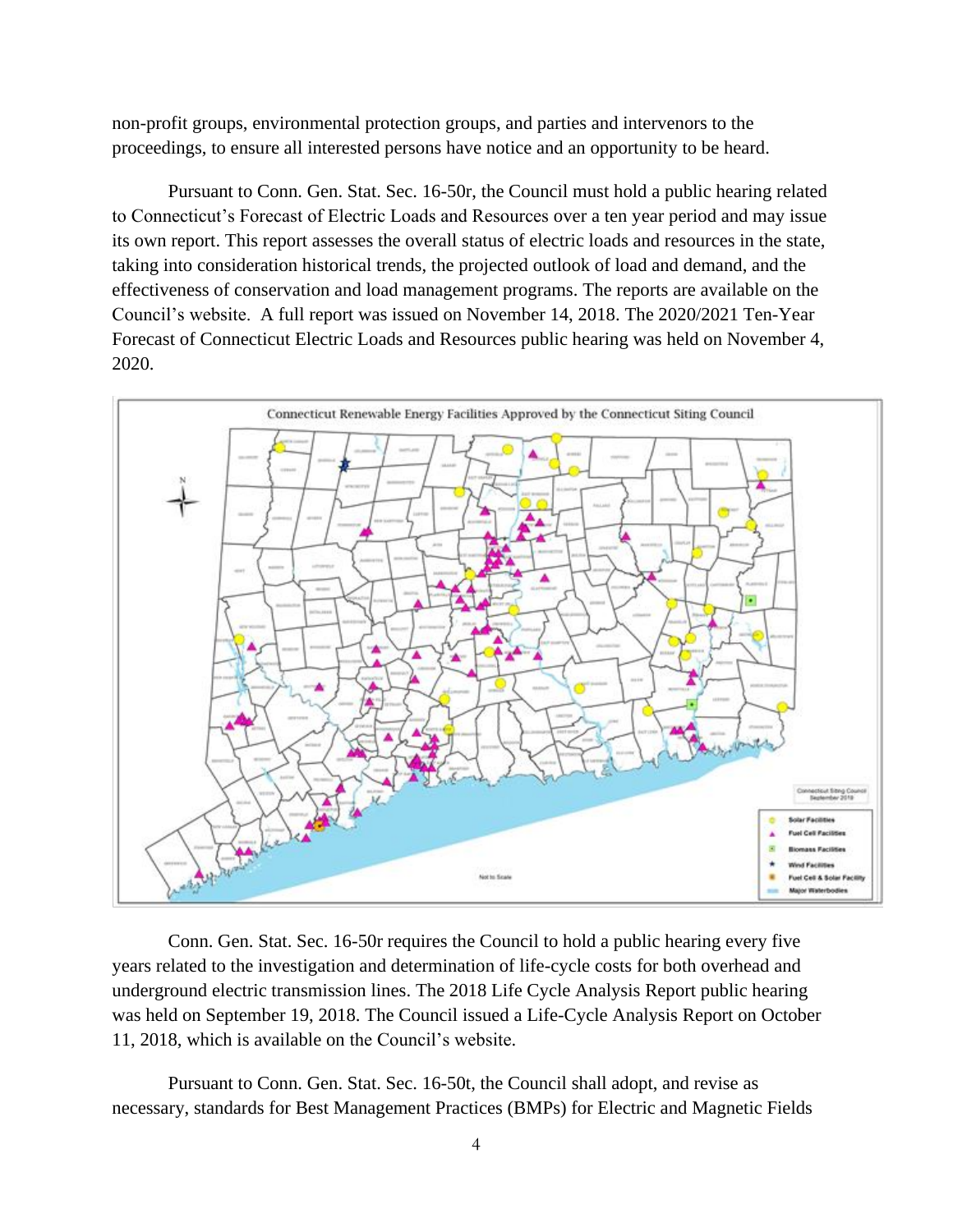(EMF) for Electric Transmission Lines. The Council originally drafted EMF BMPs in December 2007 and annually reviews the EMF BMPs, which are available on the Council's website.

Conn. Gen. Stat. Sec. 16-50dd requires the Council to develop, maintain and update quarterly a statewide telecommunications coverage database that includes the location, type and height of all telecommunications towers and antennas in the state. This database is updated quarterly and posted on the Council's website.

Pursuant to Conn. Gen. Stat. Sec.16-50ee, the Council shall develop, and revise as necessary, a plan for statewide telecommunications coverage. The plan assesses population growth in the state and an analysis of existing and projected demands for telecommunications coverage. The Council originally drafted the Statewide Telecommunications Coverage Plan (Telecom Plan) in 2006 and annually reviews the Telecom Plan, which is available on the Council's website.